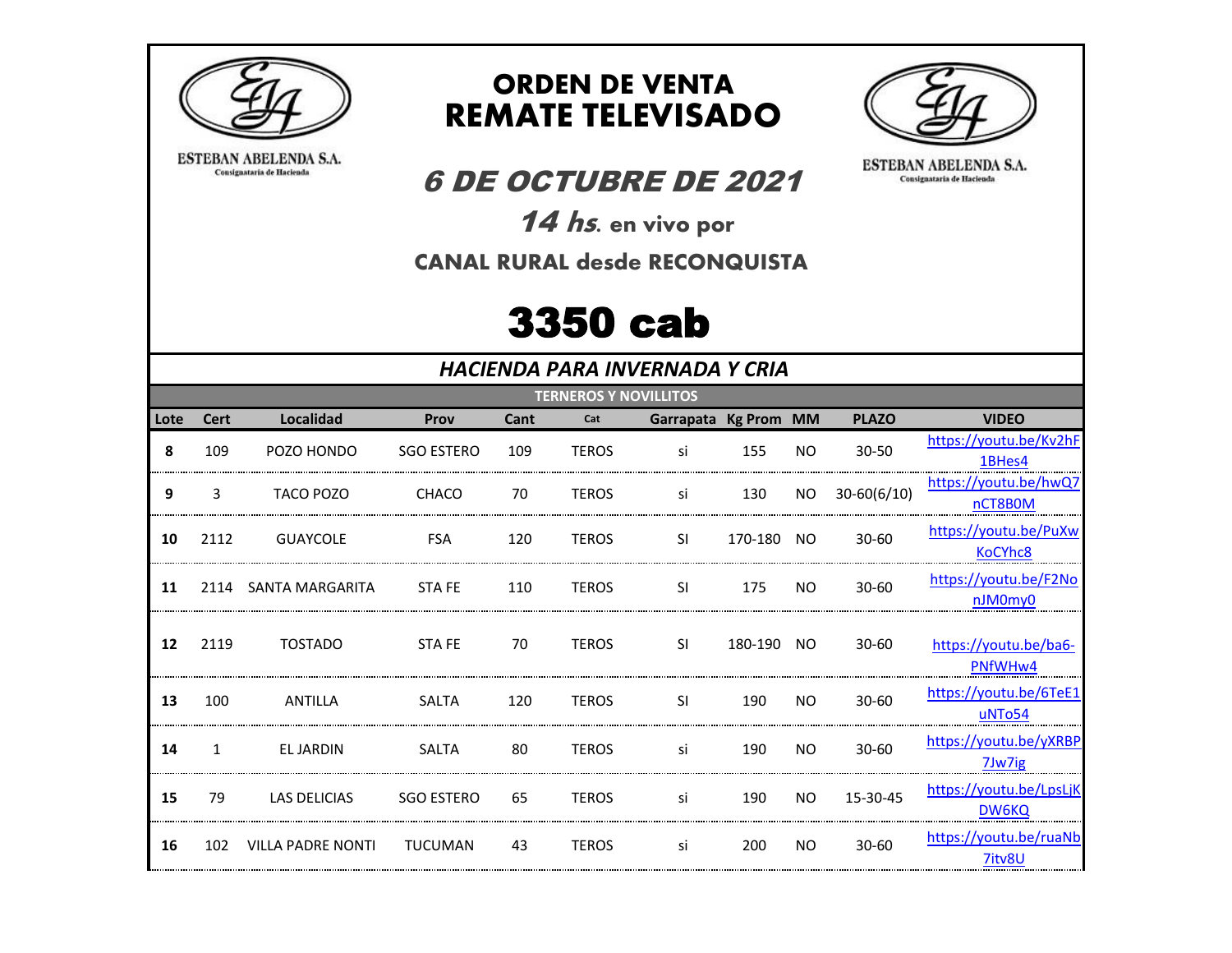| 17   | 2107        | VILLA OCAMPO         | STA FE       | 100  | <b>TEROS</b>            | <b>SI</b>            | 200-210 NO |           | 30           | https://youtu.be/arKxS<br>K4p2UI        |
|------|-------------|----------------------|--------------|------|-------------------------|----------------------|------------|-----------|--------------|-----------------------------------------|
| 18   | 2122        | <b>MALABRIGO</b>     | <b>STAFE</b> | 70   | <b>TEROS</b>            | <b>SI</b>            | 215-220 NO |           | $30 - 60$    | https://voutu.be/k2sHq<br><b>DobqWA</b> |
| 19   | 2111        | <b>ARROYO CEIBAL</b> | STA FE       | 31   | <b>TEROS</b>            | SI.                  | 215-220 NO |           | 30-60        | https://youtu.be/-<br>KJolW708zU        |
| 20   | 2113        | <b>FREYRE</b>        | <b>CBA</b>   | 95   | <b>TEROS</b>            | <b>NO</b>            | 225-235 NO |           | 30-60-90     | https://youtu.be/gQSP<br>njrWNV4        |
| 21   | 2108        | VILLA OCAMPO         | STA FE       | 65   | <b>NVTOS</b>            | SI.                  | 235-240 NO |           | $60(8-10)$   | https://youtu.be/keQK<br>wyL8Nq4        |
| 22   | 1297        | <b>FORTIN OLMOS</b>  | <b>STAFE</b> | 30   | <b>NVTOS</b>            | <b>NO</b>            | 275-280 NO |           | 30           | https://youtu.be/vWDf<br><b>DK77X 0</b> |
| 23   | 2125        | <b>MISION LAHISI</b> | <b>STAFE</b> | 65   | <b>NOV</b>              | SI                   | 350-360 NO |           | 30-60        | https://voutu.be/dk3ag<br><b>yoJRZs</b> |
| 24   | 2103        | <b>TOSTADO</b>       | STA FE       | 40   | <b>NOV</b>              | SI.                  | 370-380 NO |           | 30-60        | https://youtu.be/3e8ol<br>L8X2ck        |
|      |             |                      |              |      | <b>TERNEROS HOLANDO</b> |                      |            |           |              |                                         |
|      |             |                      |              |      |                         |                      |            |           |              |                                         |
| Lote | Cert        | <b>Localidad</b>     | Prov         | Cant | Cat                     | Garrapata Kg Prom    |            | <b>MM</b> | <b>PLAZO</b> | <b>VIDEO</b>                            |
| 25   | 86          | SAN GREGORIO         | STA FE       | 100  | <b>TEROS</b>            | no                   | 180        | NO.       | 30-60        | https://youtu.be/LesO<br>Q-8LSAY        |
| 26   | 87          | <b>SAN GREGORIO</b>  | STA FE       | 200  | <b>TEROS</b>            | no                   | 200        | NO.       | 30-60        | Dyt8fal                                 |
|      |             |                      |              |      | <b>TERNEROS/AS</b>      |                      |            |           |              | https://youtu.be/9Wq8                   |
| Lote | <b>Cert</b> | <b>Localidad</b>     | Prov         | Cant | Cat                     | Garrapata Kg Prom MM |            |           | <b>PLAZO</b> | <b>VIDEO</b>                            |
| 27   | 2102        | <b>LOS AMORES</b>    | <b>STAFE</b> | 139  | 74-65(M-H)              | <b>SI</b>            | 140-145    | <b>NO</b> | $30 - 60$    | https://youtu.be/cAxeZ<br>9E2kTU        |
| 28   | 1298        | FORTIN OLMOS         | <b>STAFE</b> | 40   | 20-20(M-H)              | NO.                  | 150-155 NO |           | 30           | https://youtu.be/F76eo<br>ioJlu8        |
| 29   | 2131        | VILLA ANA            | STA FE       | 80   | 35-45(M-H)              | <b>SI</b>            | 160        | NO.       | 30-60        | https://youtu.be/Lfegr<br>mKXnQY        |
| 30   | 2127        | VILLA ANA            | STA FE       | 25   | $12-13(M-H)$            | SI                   | 160        | <b>NO</b> | 30-60        |                                         |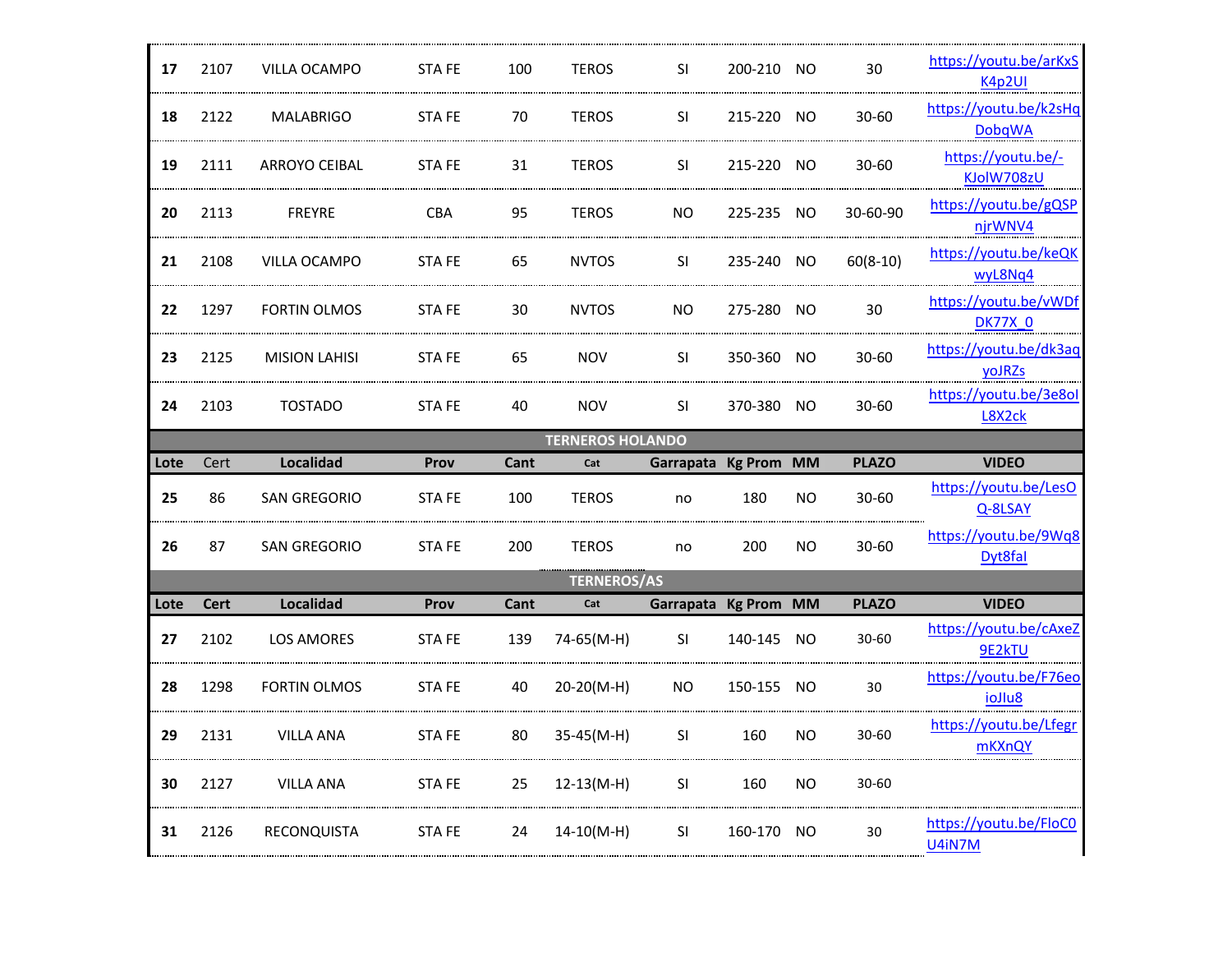| 32   | 84   | MATARA             | SGO DEL ESTERO        | 120  | 90-30(M-H)                  | si                   | 160-165    | NO        | 30           | https://youtu.be/ItJZfu<br><b>PzIM</b>  |
|------|------|--------------------|-----------------------|------|-----------------------------|----------------------|------------|-----------|--------------|-----------------------------------------|
| 33   | 4    | METAN              | SALTA                 | 44   | 25-19 (M-H)                 | si                   | 140        | <b>NO</b> | 30-60(6/10)  | https://youtu.be/pQVB<br>HeacLCM        |
| 34   | 78   | ROSARIO DEL TALA   | SALTA                 | 52   | $13-39(M-H)$                | si                   | 170        | <b>NO</b> | 30-60        | https://youtu.be/yFAy<br><b>WhdOEys</b> |
| 35   | 2106 | <b>RECONQUISTA</b> | <b>STAFE</b>          | 80   | $36-44(M-H)$                | NO                   | 165-170    | NO        | 30-60        | https://youtu.be/jJZqH<br>$9mP$ Jy      |
| 36   | 2132 | CALCHAQUI          | <b>STAFE</b>          | 55   | 28-27(M-H)                  | NO.                  | 165-170 SI |           | $30 - 60$    |                                         |
| 37   | 2133 | EL TIMBO           | <b>STAFE</b>          | 72   | $30-42(M-H)$                | <b>SI</b>            | 175        | <b>NO</b> | 30-60        | https://youtu.be/Pk288<br>9Ykig0        |
| 38   | 2101 | AVELLANEDA         | STA FE                | 30   | $23-7(M-H)$                 | SI                   | 170-175    | <b>NO</b> | 30-60        | https://youtu.be/TzoVY<br><b>UAJJw</b>  |
| 39   | 2134 | EL TIMBO           | <b>STAFE</b>          | 120  | 50-70(M-H)                  | SI.                  | 180        | <b>NO</b> | 30-60        | https://voutu.be/BM0r<br>h6ztLbA        |
| 40   | 104  | NVA ESPERANZA      | <b>SGO DEL ESTERO</b> | 75   | $25-50(M-H)$                | si                   | 180        | <b>NO</b> | 30-60        | https://youtu.be/9P9R<br>3oz4HXk        |
| 41   | 2121 | ING.CHANOURDIE     | <b>STAFE</b>          | 45   | $15-30(M-H)$                | SI                   | 180-185    | <b>NO</b> | 30-60        | https://youtu.be/2vZlf2<br>Eo9G0        |
| 42   | 2118 | <b>CAMPO HARDY</b> | <b>STAFE</b>          | 97   | 44-53(M-H)                  | <b>SI</b>            | 190-195    | NO.       | 30-60        | https://youtu.be/Xtgg3<br><b>RLUozA</b> |
| 43   | 2117 | <b>CAMPO HARDY</b> | <b>STAFE</b>          | 60   | 39-21(M-H)                  | SI                   | 190-195 NO |           | $30 - 60$    | https://youtu.be/J9oM<br>XtWv27Q        |
| 44   | 2123 | <b>VILLA ANA</b>   | <b>STAFE</b>          | 30   | $25-5(M-H)$                 | <b>SI</b>            | 195-205    | NO        | 30-60        | https://youtu.be/1FI1X<br>nHS4oY        |
| 45   | 2120 | RECONQUISTA        | STA FE                | 69   | 33-36(M-H)                  | SI.                  | 230-235 SI |           | $30(8-10)$   | https://youtu.be/YxEe<br>wVfI7Zc        |
| 46   | 2110 | VILLA OCAMPO       | STA FE                | 22   | $11-11(M-H)$                | SI                   | 270-275 NO |           | 30-60        | https://youtu.be/IT5aD<br>eyjlEc        |
| 47   | 83   | <b>TRANCAS</b>     | <b>TUCUMAN</b>        | 50   | 25-25(M-H)                  | si                   | 290        | <b>NO</b> | $30 - 60$    | https://youtu.be/jlgA-<br>KAaH4k        |
|      |      |                    |                       |      | <b>TERNERAS/VAQUILLONAS</b> |                      |            |           |              |                                         |
| Lote | Cert | Localidad          | Prov                  | Cant | Cat                         | Garrapata Kg Prom MM |            |           | <b>PLAZO</b> | <b>VIDEO</b>                            |